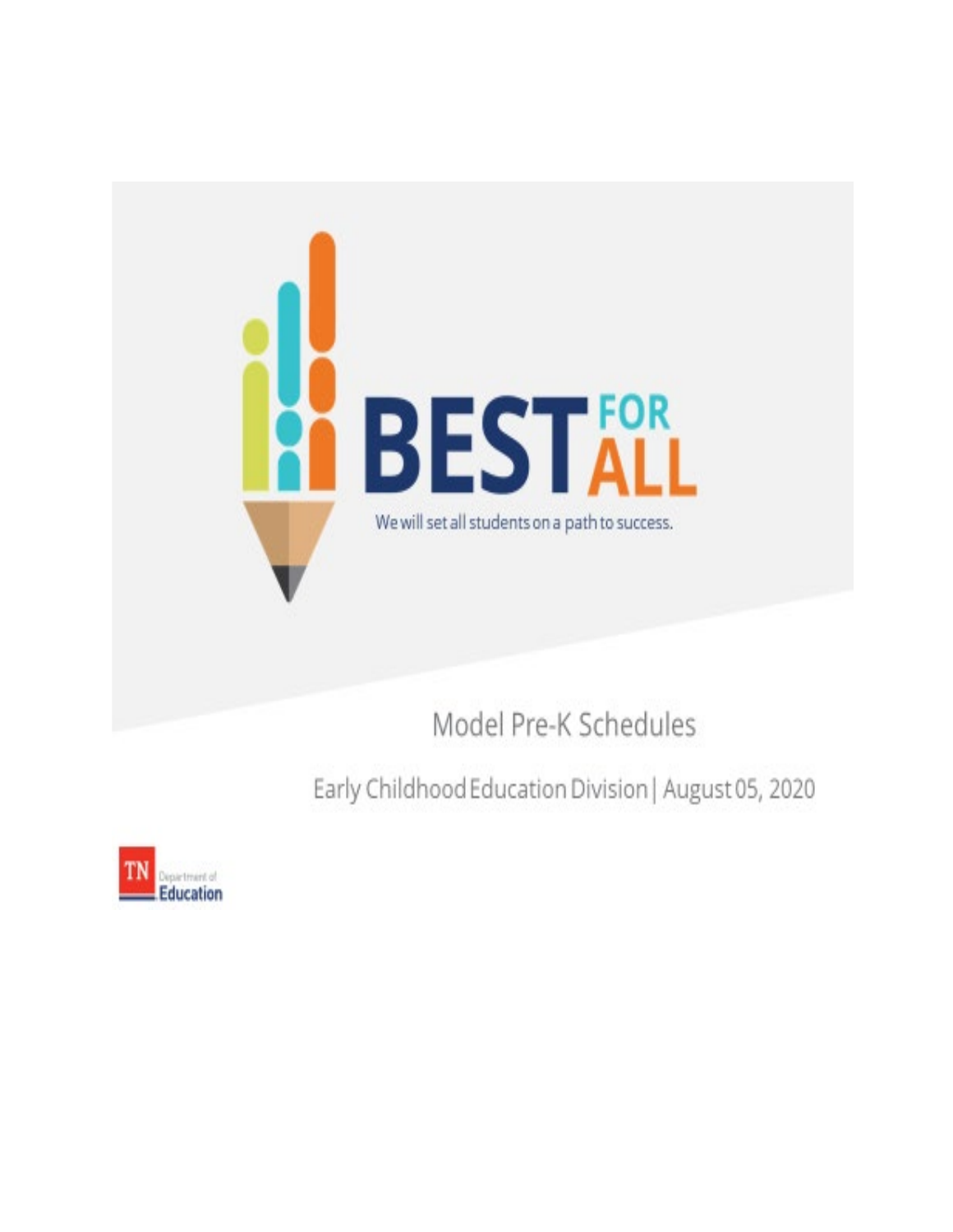## **Pre-K Model Schedule**

# **Half-Day In-Person Everyday**

### **At School Schedule:**

| 15 minutes                                                   | <b>Circle Time and Morning Routines</b>                                                |  |
|--------------------------------------------------------------|----------------------------------------------------------------------------------------|--|
|                                                              | <b>Small Group 1 Rotations:</b>                                                        |  |
| 15-20 minutes<br>15-20 minutes<br>15-20 minutes              | • Foundational Skills lesson<br>Learning Center choice #1<br>Learning Center choice #2 |  |
| 15 minutes                                                   | <b>Story Time: Read Aloud</b>                                                          |  |
|                                                              | <b>Small Group 2 Rotations:</b>                                                        |  |
| 15-20 minutes<br>15-20 minutes<br>15-20 minutes<br>$\bullet$ | • Math foundational lesson<br>Science activity<br>Learning Center choice #3            |  |
| 10-15 minutes                                                | Ready for Home/Half-Day Dismissal                                                      |  |

#### **At-Home Supported Learning:**

| 30 minutes               | Lunch                                                                                                                                                                                                                                                                           |
|--------------------------|---------------------------------------------------------------------------------------------------------------------------------------------------------------------------------------------------------------------------------------------------------------------------------|
|                          | <b>Learning Centers:</b><br>Children rotate through the learning centers set-up at<br>home. Demonstration videos can be watched by<br>families to show how to interact with children during<br>learning centers to enrich oral language, vocabulary,<br>and knowledge building. |
| 15 minutes<br>15 minutes | • Play Dough Center<br><b>Hand Tools Center</b>                                                                                                                                                                                                                                 |
| 15 minutes               | <b>Dramatic Play Center</b>                                                                                                                                                                                                                                                     |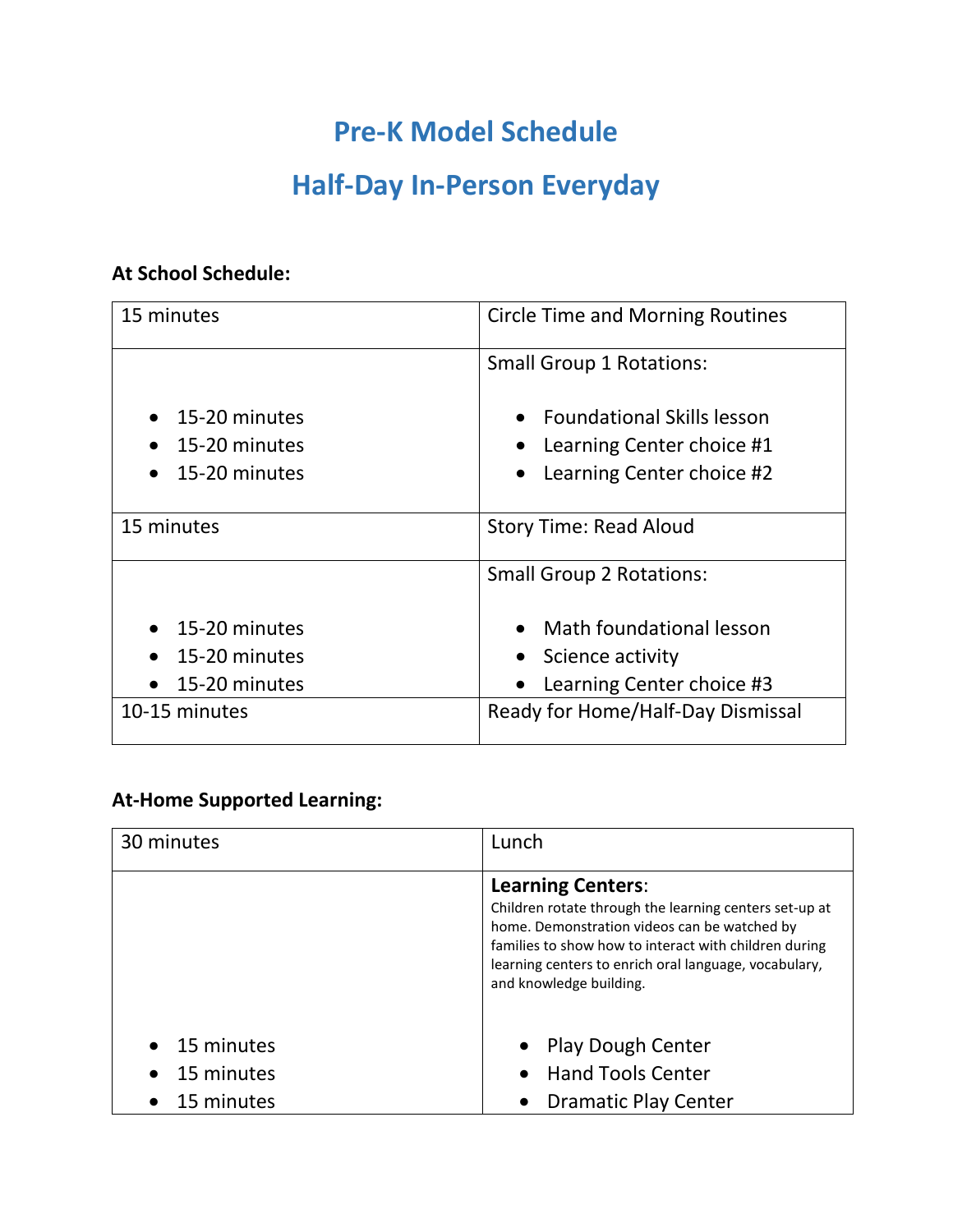| $\bullet$ 15 minutes    | • Construct Center |
|-------------------------|--------------------|
| 15 minutes<br>$\bullet$ | • Easel Art Center |
|                         |                    |
|                         |                    |
|                         |                    |
|                         |                    |
| 10 minutes              | Snack              |
|                         |                    |
| 15 minutes              | Free Choice Play   |
|                         |                    |
| 20 minutes              | Recess             |
| 10 minutes              | Clean-up           |
|                         |                    |

## **Pre-K Model Schedule**

# **Sample**

# **Full Day In-Person (MWF) or (TTH)**

**At School 2-3 Full Day Schedule:** 

| 15 minutes           | <b>Circle Time and Morning Routines</b>                                                                                                                                                                                                                                         |  |
|----------------------|---------------------------------------------------------------------------------------------------------------------------------------------------------------------------------------------------------------------------------------------------------------------------------|--|
|                      | <b>Learning Centers:</b><br>Children rotate through the learning centers set-up at<br>home. Demonstration videos can be watched by<br>families to show how to interact with children during<br>learning centers to enrich oral language, vocabulary,<br>and knowledge building. |  |
| $\bullet$ 15 minutes | • Play Dough Center                                                                                                                                                                                                                                                             |  |
| 15 minutes           | <b>Hand Tools Center</b>                                                                                                                                                                                                                                                        |  |
| 15 minutes           | <b>Dramatic Play Center</b><br>$\bullet$                                                                                                                                                                                                                                        |  |
| 15 minutes           | <b>Construct Center</b>                                                                                                                                                                                                                                                         |  |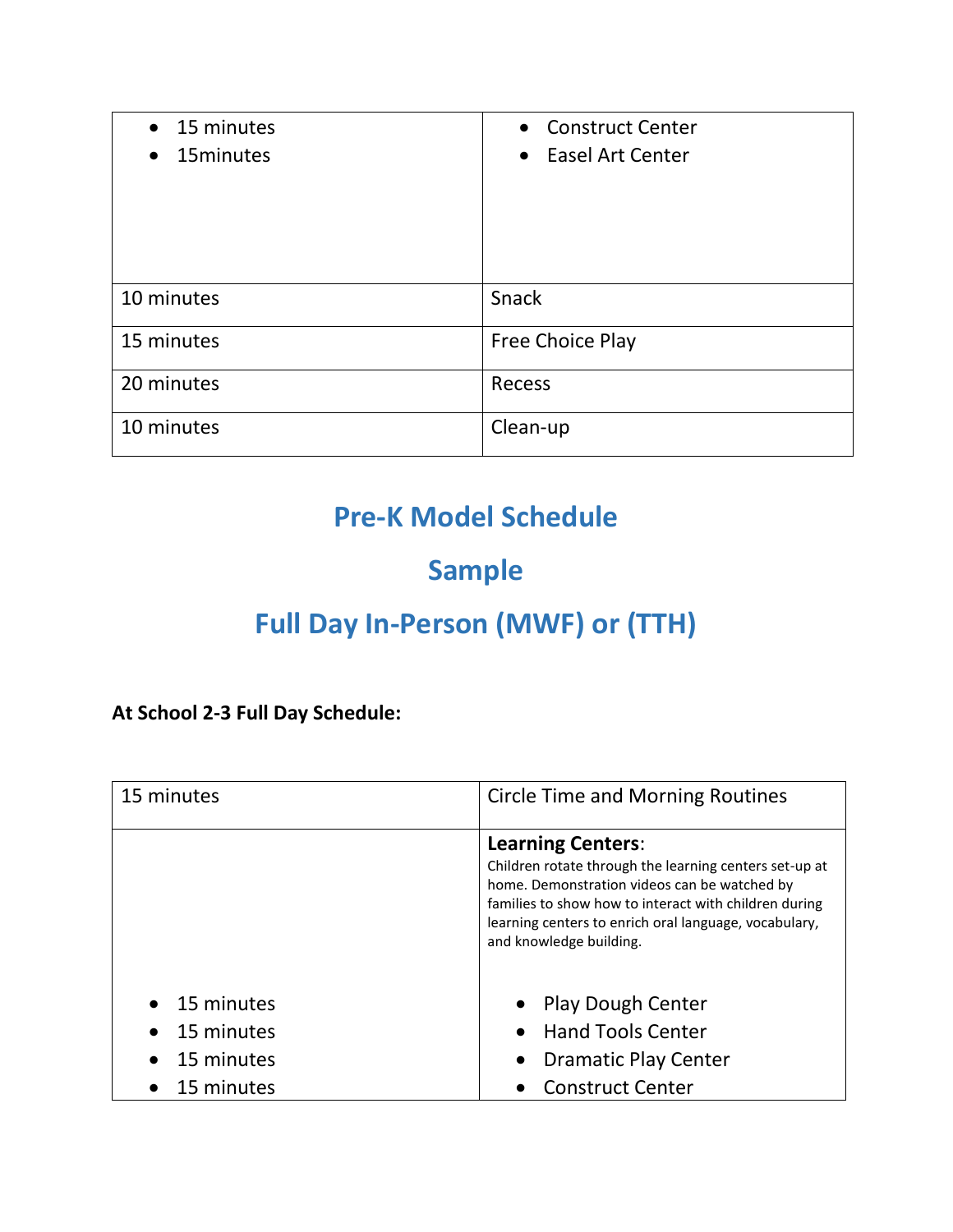| 15minutes     | <b>Easel Art Center</b>           |  |
|---------------|-----------------------------------|--|
| 15 minutes    | <b>Story Time: Read Aloud</b>     |  |
| 30 minutes    | Lunch time                        |  |
|               | <b>Small Group 1 Rotations:</b>   |  |
| 15-20 minutes | <b>Foundational Skills lesson</b> |  |
| 15-20 minutes | Learning Center choice #1         |  |
| 15-20 minutes | Learning Center choice #2         |  |
| 15 minutes    | <b>Free Play</b>                  |  |
| 15 minutes    | Snack                             |  |
| 15 minutes    | <b>Recess</b>                     |  |
|               | <b>Small Group 2 Rotations:</b>   |  |
| 15 minutes    | Math foundational lesson          |  |
| 15 minutes    | Science activity                  |  |
| 15 minutes    | Learning Center choice #3         |  |
| 10-15 minutes | Ready for Home/Half-Day Dismissal |  |

**See Next Page for the At-Home Supported Learning 2-3 Full Day Schedule**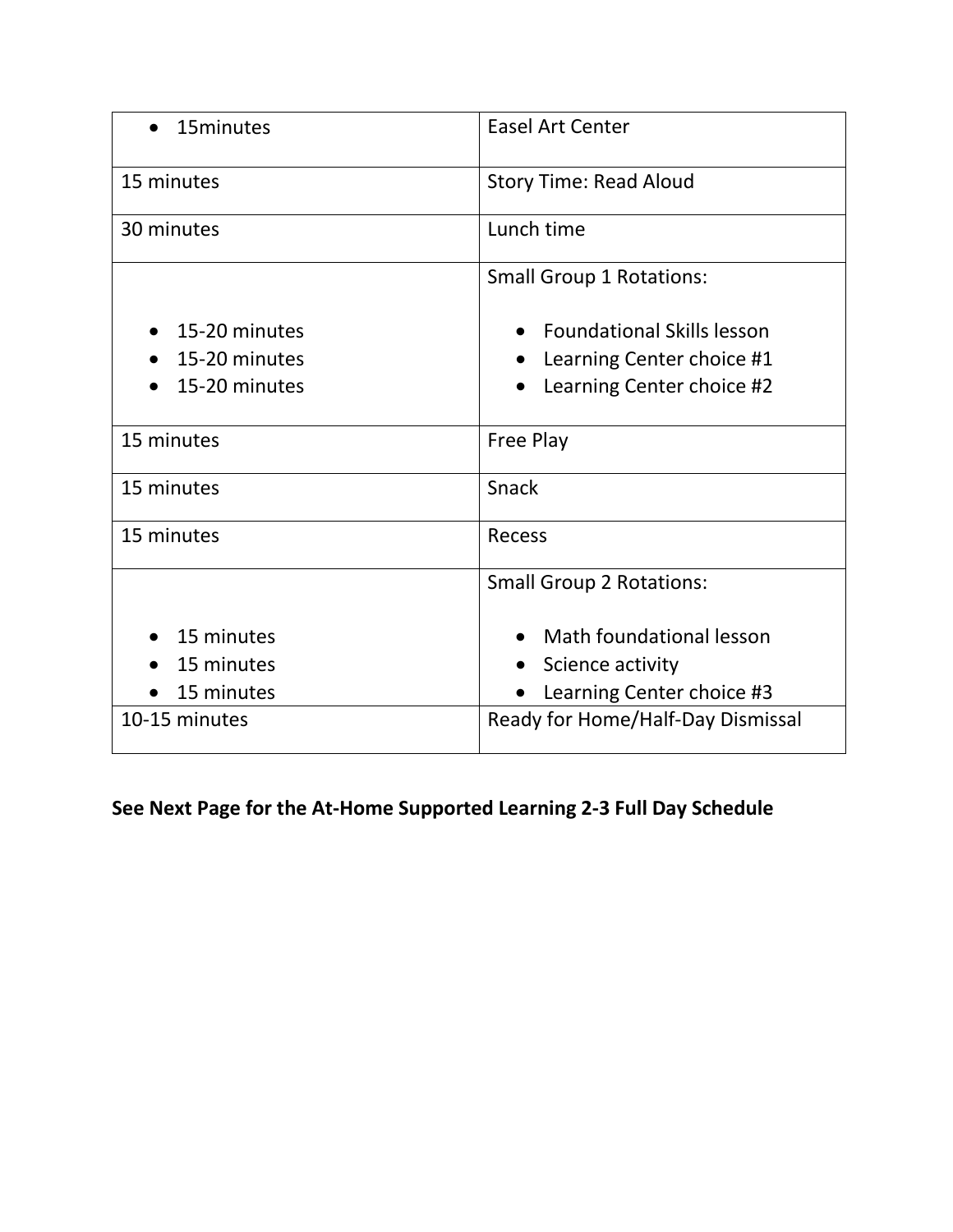## **At-Home Supported Learning (MWF) or (TTH) 2-3 Full Day Schedule:**

| 15 minutes                                                         | <b>Circle Time and Morning Routines</b>                                                                                                                                                                                                                                         |  |
|--------------------------------------------------------------------|---------------------------------------------------------------------------------------------------------------------------------------------------------------------------------------------------------------------------------------------------------------------------------|--|
|                                                                    | <b>Learning Centers:</b><br>Children rotate through the learning centers set-up at<br>home. Demonstration videos can be watched by<br>families to show how to interact with children during<br>learning centers to enrich oral language, vocabulary,<br>and knowledge building. |  |
| 15 minutes<br>15 minutes<br>15 minutes<br>15 minutes<br>15 minutes | Play Dough Center<br><b>Hand Tools Center</b><br><b>Dramatic Play Center</b><br><b>Construct Center</b><br><b>Easel Art Center</b><br>$\bullet$                                                                                                                                 |  |
| 15 minutes                                                         | Story Time: Read Aloud (live, recorded,<br>or family reads book)                                                                                                                                                                                                                |  |
| 30 minutes                                                         | Lunch time                                                                                                                                                                                                                                                                      |  |
| 15 minutes                                                         | Small Group 1: Live Teacher Meet:<br><b>Foundational Skill Curriculum</b><br>Supplement lesson                                                                                                                                                                                  |  |
| 15 minutes                                                         | Free Play                                                                                                                                                                                                                                                                       |  |
| 15 minutes                                                         | Snack                                                                                                                                                                                                                                                                           |  |
| 15 minutes                                                         | Recess/Movement                                                                                                                                                                                                                                                                 |  |
| 15 minutes                                                         | Small Group 2: Live Teacher Meet:<br>Math foundational or science lessons                                                                                                                                                                                                       |  |
| 10-15 minutes                                                      | Clean-up                                                                                                                                                                                                                                                                        |  |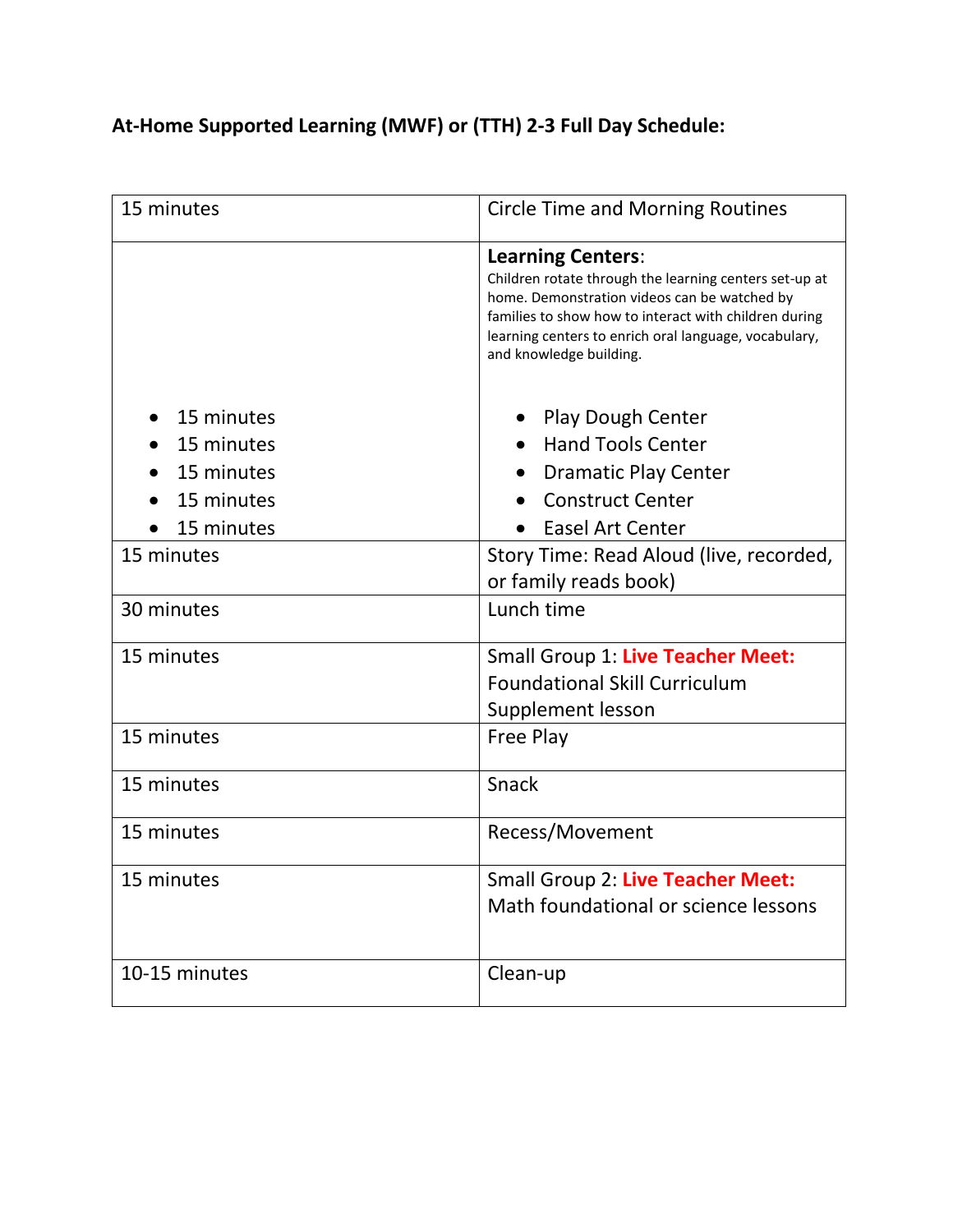#### **Sample of Modified Half Day Pre-K Schedule Morning/Afternoon Sessions**

Half Class attends in morning session; other half attends in afternoon (Repeat scheduled activities for both sessions)

 \*Note: Groups of 3-4 children stay in 6'x6' designated area of room with spacing marked to maintain social distancing; adults come to them with needed materials if not in space already

 shelved with baskets for individualized use and choices for that cohort of children. \*Note: Children do not rotate around classroom or between centers. Instead, learning centers are

\*\*Small Group instruction can occur in Learning Center space or in an outdoor space on nice days

| Group 1 (3-4 children)         | Group 2 (3-4 children)     | Group 3 (3-4 children)         |
|--------------------------------|----------------------------|--------------------------------|
| 25-30 minutes                  | 25-30 minutes              | 25-30 minutes                  |
| (Teacher)                      | (Teacher Asst.)            | (children only)                |
|                                |                            |                                |
| 5-7 minutes                    | 5-10 minutes Rhyming       | 25-30 minutes                  |
| <b>Story Time</b>              | Practice with teacher      | <b>Learning Center choices</b> |
|                                | assistant                  |                                |
| 10 minutes Foundational        |                            |                                |
| <b>Skills Activity</b>         | 15-20 minutes Story Time/  |                                |
|                                | <b>Math Experience</b>     |                                |
| 5-10 minutes Routine           |                            |                                |
| Modeling with movement         |                            |                                |
| with teacher                   |                            |                                |
| 25-30 minutes                  | 25-30 minutes              | 25-30 minutes                  |
| (children only)                | (Teacher)                  | (Teacher Asst.)                |
| 25-30 minutes                  | 5-7 min Story Time         | 5-10 minutes Rhyming           |
| <b>Learning Center choices</b> | 10 min Foundational Skills | Practice with teacher          |
|                                | Activity                   | assistant                      |
|                                |                            |                                |
|                                | 5-10 minutes Routine       | 15-20 minutes Story Time/      |
|                                | Modeling with movement     | <b>Math Experience</b>         |
|                                | with teacher               |                                |
| 10-15 minutes                  | 10-15 minutes              | 10-15 minutes Picnic Style     |
| Picnic Style Snack in          | Picnic Style Snack in      | Snack in designated            |
| designated classroom           | designated classroom       | classroom learning space       |
| learning space                 | learning space             |                                |
| 25-30 minutes                  | 25-30 minutes              | 25-30 minutes                  |
| (Teacher Asst.)                | (children only)            | (Teacher)                      |
|                                |                            | 5-7 min Story Time             |
|                                | 25-30 minutes              |                                |